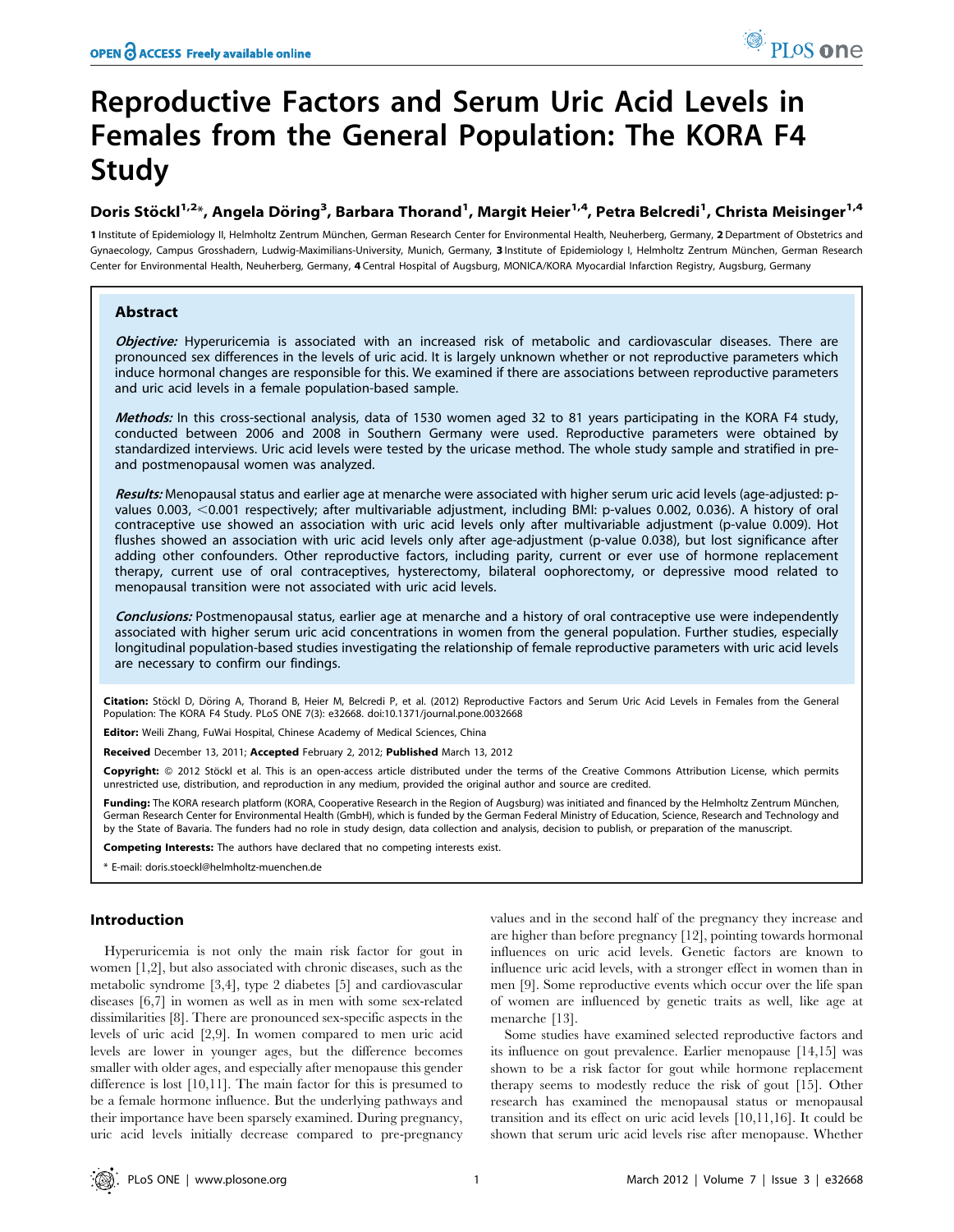this is simply an age effect, or if the hormonal changes during the menopause have a direct effect on uric acid levels needs further exploration. Postmenopausal hormone replacement therapy reduces uric acid levels [10,17,18]. Thus, prior studies have investigated the effect of selected reproductive parameters on uric acid levels to some extend, with a certain lack of population-based studies. In addition, to the best of our knowledge, the role of some reproductive factors such as age at menarche have not been previously studied.

Thus, the aim of this study was to investigate whether there is an association between a variety of reproductive parameters and uric acid levels in women from the general population.

# Methods

# Subjects

The KORA F4 study (2006–2008) contains 7-year follow-up data of the KORA S4 study (1999–2001), a population-based health survey conducted in the city of Augsburg and the two surrounding counties. For the S4 baseline study, a total sample of 6640 subjects was drawn from the target population consisting of all German residents of the region aged 25 to 74 years. The study design, sampling method and data collection have been described in detail elsewhere [8,19].

Of the 4261 participants in S4, 3080 took part in the F4 followup study. Participants were not included in F4 if they had died in the time in-between  $(n = 176, 4\%)$ , relocated outside the study region, were lost to follow-up ( $n = 206, 5\%$ ) or had demanded deletion of their contact data  $(n = 12, 0.2\%)$ . Of the remaining 3867 eligible persons, 174 could not be contacted, 218 were unable to participate in the F4 study because they were too ill or had no time, and 395 did not want to take part in the follow-up. The resulting response was 79.6%. The current study was restricted to 1594 female subjects, aged 32 to 81 years at follow-up.

We excluded all women for whom no or incomplete information on uric acid levels  $(n = 8)$  or any of the covariables was available  $(n = 56)$ . The final analysis thus included 1530 women.

#### Ethics Statement

The investigations were carried out in accordance with the Declaration of Helsinki, including written informed consent of all study participants. The study was approved by the Ethics Committee of the Bavarian Medical Association.

#### Data collection

Information on socio-demographic variables, physical activity level, medication use, alcohol consumption, smoking habits and reproductive history was obtained by trained medical staff during a standardized face-to-face interview. All study participants were asked to bring original packaging of their medications used during the last 7 days before the study examination. Pharmaceutical control numbers, names etc. were recorded and ATC (Anatomical Therapeutic Chemical Classification System) codes assigned accordingly, including uricosuric and uricostatic medication. In addition, all study participants underwent a standardized medical examination. All measurement procedures have been described in detail elsewhere [8]. Anthropometric measurements were taken after the participants had removed their shoes, heavy clothing and belts. Body height was measured to the nearest 0.1 cm and weight to the nearest 0.1 kg. BMI was calculated as weight [kg] divided by height<sup>2</sup> [m<sup>2</sup>]. Waist circumference (WC) was measured at the level midway between the lower rib margin and the iliac crest. Actual hypertension was defined as blood pressure values greater than

140/90 mmHg or the use of antihypertensive medication, given that the participants were aware of being hypertensive. Participants were classified as active during leisure time if they regularly participated in sports in the summer and winter and if they were active for  $>1$  h/wk in either season. Women who consumed on average more than 20 g alcohol per day were regarded as heavy alcohol drinkers.

#### Clinical chemical measurements

A venous blood sample was obtained from all study participants while sitting. Serum levels of uric acid were analysed by the uricase method (enzymatic color-test, URCA Flex), total cholesterol and high-density lipoprotein cholesterol (HDL-C) with a CHOD-PAP method (CHOL Flex) and serum creatinine with the analyzer Dimension RxL, all assays from Dade Behring, Germany.

#### Assessment of reproductive parameters

Reproductive parameters were obtained by a personal interview by trained medical staff in the KORA S4 and F4 survey.

Age at menarche was defined as age at the first menstrual bleeding, assessed in full years. The question, which was asked in S4 was open-ended: ''At what age did you have your first menstrual period (menarche)?'' [20]. Women were asked in S4 and F4 to recall their age at their last menstruation, number of pregnancies, live-born children, if they ever used oral contraceptives or hormone replacement therapy. Women were defined postmenopausal at the absence of menses for 12 consecutive months. If the underlying reason for the absence of menses was a pregnancy or a lactation period, women were classified as premenopausal. Women were regarded as postmenopausal if they had bilateral oophorectomy (either alone or in combination with hysterectomy) and had hysterectomy without bilateral oophorectomy and were above 50 years in case there was no onset of menopause before hysterectomy. Women currently under hormone replacement therapy were stratified to the group of postmenopausal women in the analysis. Parity was defined as the number of deliveries, categorized in three groups: Nulliparae, 1–2 deliveries and three deliveries or more. On the basis of the classified medication data the categories ''current use of oral contraceptives'' and ''current use of hormone replacement therapy'' were created. Ever use of oral contraception or hormone replacement therapy was assessed in the interviews. Furthermore the women were asked about the presence of two symptoms of the menopausal transition: Hot flashes and depressive mood. Due to missing values and the difficulty to assign women an exact date of menopause, e.g. due to ongoing vaginal bleeding because of hormone replacement therapy or hysterectomy while still being premenopausal, this variable is only available for 693 women out of the 959 women classified as postmenopausal. The variable time since menopause was created by calculating the difference between age at menopause and current age.

#### Statistical analyses

Basic characteristics of the study population were analyzed for the whole sample and stratified by quartiles of serum uric acid levels. The cut-offs are below 3.70 mg/dl for quartile 1 (Q1), 3.70 to 4.34 mg/dl (Q2), 4.34 to 5.15 mg/dl (Q3) and above 5.15 mg/ dl (Q4). For normally distributed variables the mean and standard deviation and for non-normally distributed variables, the median and the interquartile range were given. For categorical variables percentages were calculated. For testing differences between uric acid categories, chi-square-tests for categorized outcome variables and regression models for linear outcomes were performed.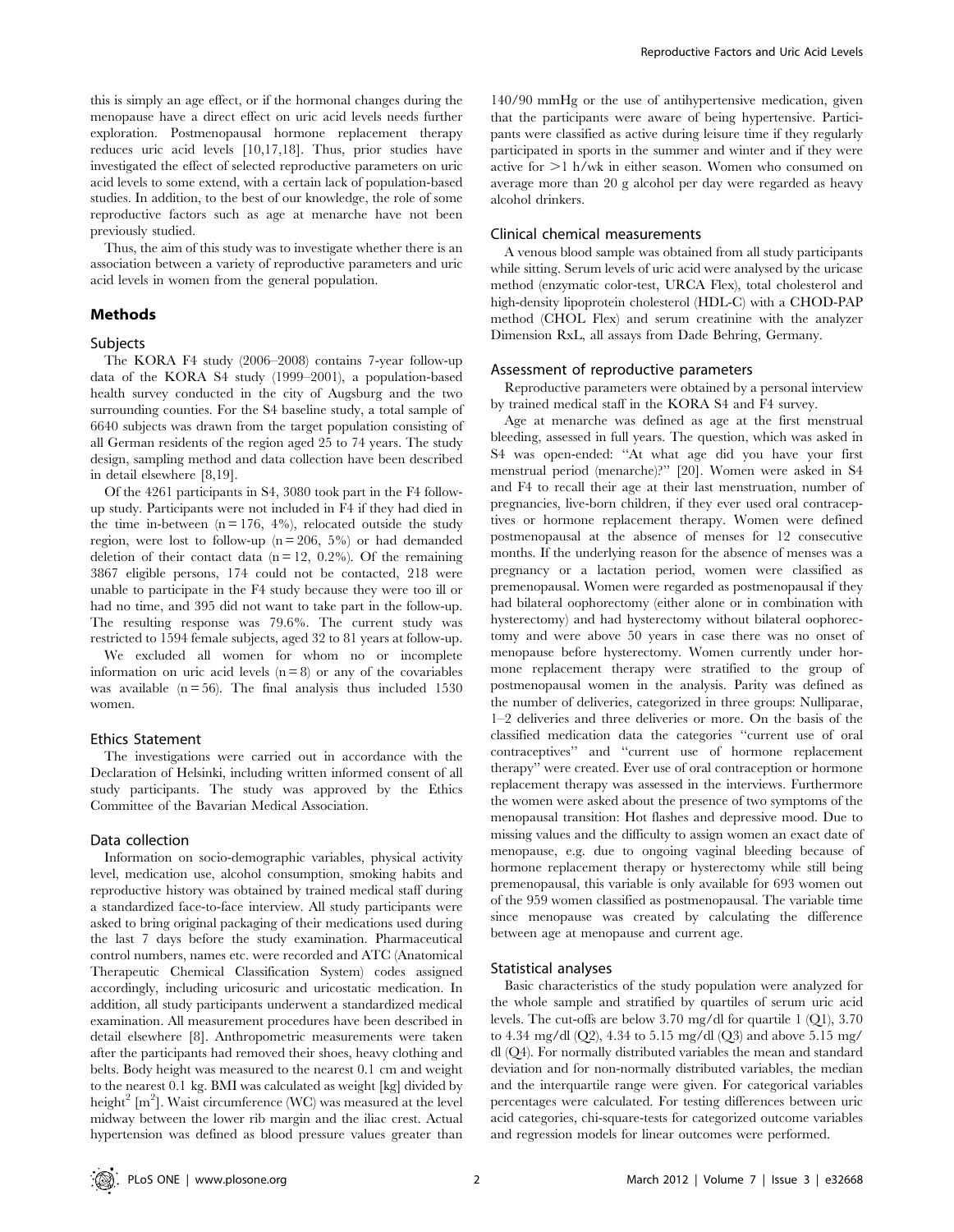Means of uric acid levels are presented for grouped reproductive variables. Covariance-adjusted means were calculated. In the analyses three models were fitted, one controlling for age [years], the second model controlled for age [years] and BMI [kg/m<sup>2</sup>] and the third model controlled for the following variables: age [years], BMI [kg/m<sup>2</sup>], alcohol intake  $>$  20 g/day (yes/no), current use of uricosuric or uricostatic medication (yes/no) and serum creatinine [mg/dl]. The confounder were on one hand chosen due to literature research, which shows that age [10], BMI [11,16] and alcohol consumption [16] is highly associated with serum uric acid levels. We included current use of uricosuric or uricostatic medication and serum creatinine, because of their direct influence on serum uric acid levels, furthermore we added current hypertension (yes/no), HDL cholesterol [mg/dl], total cholesterol [mg/dl], history of diabetes (yes/no) and education [years]. The analyses were performed for the whole sample and additionally stratified in the two groups of premenopausal and postmenopausal women. Included in the group of postmenopausal women were women currently under hormone therapy. General linear models were fitted using SAS procedure GLM.

Significance tests were two-tailed and p-values less than 0.05 were considered statistically significant. All analyses were performed using SAS (version 9.2, SAS Institute Inc, Cary, NC, USA).

#### Results

Of the 1530 women included in the final analysis, 571 were classified premenopausal and 959 were classified postmenopausal. The mean age of all study participants was 55.7 years (standard deviation 13.1). The mean age of premenopausal women was 42.4 (5.8) years and of postmenopausal women 63.6 (9.2) years.

Characteristics of the study sample according to quartiles of serum uric acid levels are shown in Table 1. In summary, women with higher uric acid levels in comparison to the participants with lower uric acid levels were more likely to be older, have a higher BMI and waist circumference, a higher systolic and diastolic blood pressure, were more likely to suffer from hypertension, had higher mean serum creatinine levels, and lower HDL cholesterol levels. They were less physically active, were more likely to use uricosuric or uricostatic medication, were more likely to suffer from diabetes and reported less years of education. Women with higher uric acid levels had a lower age at menarche, reported more often a history of hysterectomy and more often the symptom of hot flashes during menopausal transition.

Table 2 shows the association between reproductive parameters and mean uric acid levels for the total sample. After ageadjustment, menopausal status, lower age at menarche and the presence of hot flashes were significantly associated with higher mean uric acid levels. After full adjustment, including BMI, the association with hot flashes lost significance, but the association with age at menarche and menopause status remained significant. Ever use of oral contraceptives showed an association with uric acid levels after adjustment for BMI and multiple confounders, but not in the age-adjusted analysis.

Table 3 and Table 4 show the results for the stratified analyses. In premenopausal women (Table 3) earlier age at menarche was associated with higher uric acid levels after adjustment for age and additional adjustment for BMI. This association lost significance after multivariable adjustment. In postmenopausal women (Table 4), age at menarche and ever use of hormone replacement therapy were associated with higher uric acid levels after adjustment for age, but these associations did not remain significant after further adjustment. Ever use of oral contraceptives

showed no association with uric acid levels after adjustment for age, but after further adjustment for BMI and multivariable adjustment, the association became significant.

## **Discussion**

This study demonstrates that age at menarche and menopausal status are inversely associated with mean serum uric acid levels, even after adjustment for a variety of confounding variables. The association with age at menarche was stronger in premenopausal than in postmenopausal women, although significance was lost after multivariable-adjustment probably due to a lack of power in these stratified analyses. Ever use of oral contraceptives showed an association with uric acid levels after adjustment for BMI and multiple confounders. In stratified analyses, this relationship could be shown in postmenopausal women only.

Reproductive events which occur over the life-span of women are expected to influence hormonal levels, especially estrogen levels. Estrogens have an impact on the renal tubular handling of uric acid [18,21,22] and therefore are possibly explaining the underlying relation between some reproductive parameters and uric acid levels, suggesting that premenopausal levels of estrogen in women cause a greater renal clearance of uric acid [18,21,22], but the underlying mechanisms are not fully known [22]. Administration of estrogen to males decreases serum uric acid levels [22], which could be shown as well in transsexual persons under longterm treatment with sex steroids undergoing cross-sex hormone therapy [23]. Whether or not testosterone is of influence is not fully understood [23]. Therefore, one possible explanation for the gender difference could be the different estrogen levels in men and women, but this topic needs further research.

So far, the mechanisms underlying the association of age at menarche and uric acid levels are unclear. It is possible that early age at menarche only presents a marker for childhood obesity, which is known to induce earlier menarche. A recently published study shows that age at menarche is associated with diabetes, attenuated by adult and adolescent BMI, but less with BMI measured earlier in childhood [24]. Whether it acts in combination or as a risk factor by itself or through sex hormone changes over the life span needs further research. Existing data suggest that about half of the variance in the timing of puberty is due to genetic reasons [25], and there seems to be a genetic basis for the phenotypic associations between age at menarche and BMI [13]. Prospective studies are needed to understand the underlying mechanisms by which lower age at menarche increases uric acid levels in adulthood and whether there is a causal link to the development of chronic diseases.

Parity was not associated with uric acid levels in our study. Since parity was shown to be associated with cardiovascular disease [26] and the metabolic syndrome [27,28], a different underlying causality could be assumed. Further studies confirming our results are needed.

Current use of oral contraceptives didn't show an association with uric acid levels, but ever use of oral contraceptives was independently associated with higher levels of uric acid. In stratified analyses this relationship was found in postmenopausal but not in premenopausal women.

Menopausal status was associated with uric acid levels after adjustment for age and multivariable-adjustment. This is in good agreement with other studies, which showed that the postmenopause is associated with higher uric acid levels [10,11], independently of age. In a much larger study than the present one, Hak et al. examined 7662 women above age 20 and showed an independent association of menopause with higher serum uric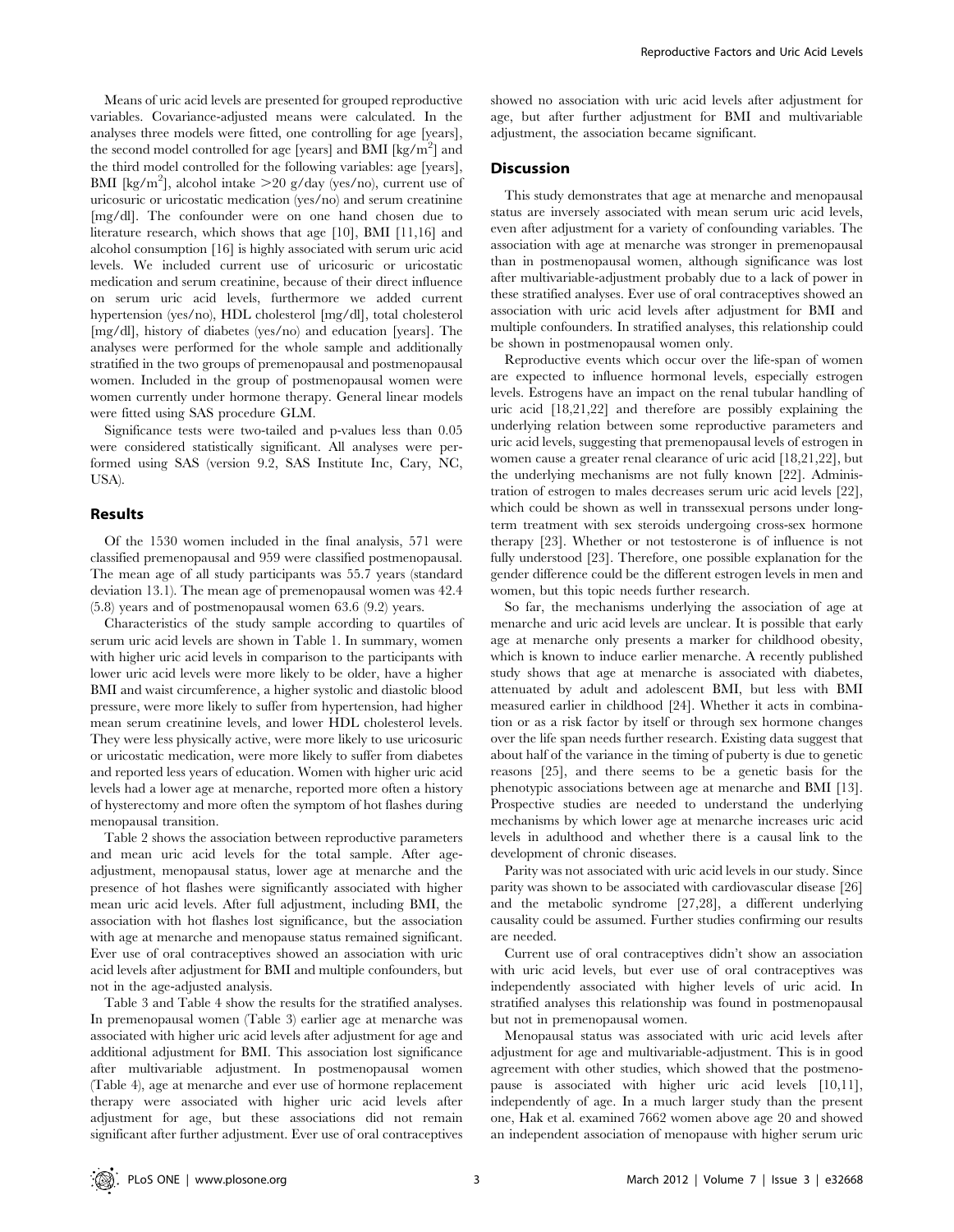Table 1. Characteristics of the study population, mean (SD) and prevalences (%) of variables according to quartiles of uric acid, KORA F4 study (women 32–81 years).

|                                                            | Uric Acid (mg/dl)   |                     |                        |                     |                    |          |
|------------------------------------------------------------|---------------------|---------------------|------------------------|---------------------|--------------------|----------|
|                                                            | All probands        | Q1:                 | Q2:                    | Q3:                 | Q4:                | p-value  |
|                                                            |                     | $3.70$              | 3.70 to $<$ 4.34       | 4.34 to <5.15       | $\geq 5.15$        |          |
| $\mathbf n$                                                | 1530                | 382                 | 382                    | 383                 | 383                |          |
| Age (years)                                                | 55.7 (13.1)         | 50.3 (12.1)         | 53.2 (12.5)            | 57.0 (12.8)         | 62.2 (11.8)        | < 0.0001 |
| BMI ( $kg/m2$ )                                            | 27.3(5.3)           | 24.4 (4.0)          | 26.2(4.6)              | 28.0 (4.9)          | 30.7(5.5)          | < 0.0001 |
| Waist circumference (cm)                                   | 88.1 (13.3)         | 80.3 (10.5)         | 85.1 (11.2)            | 90.0 (12.7)         | 97.1 (12.5)        | < 0.0001 |
| Systolic blood pressure (mmHg)                             | 117.2 (18.1)        | 112.5(15.7)         | 115.0 (17.4)           | 117.9 (18.5)        | 123.2 (18.7)       | < 0.0001 |
| Diastolic blood pressure (mmHq)                            | 72.9 (9.4)          | 71.6 (9.2)          | 72.6 (8.6)             | 73.4 (9.3)          | 74.2 (10.3)        | 0.013    |
| Actual hypertension (%) <sup>a</sup>                       | 28.1                | 10.5                | 17.5                   | 30.3                | 54.0               | < 0.0001 |
| Serum creatinine (mg/dl) <sup>b</sup>                      | $0.80(0.71 - 0.89)$ | $0.75(0.66 - 0.82)$ | $0.78$ $(0.70 - 0.85)$ | $0.80(0.72 - 0.89)$ | $0.87$ (0.77-0.95) | < 0.0001 |
| HDL cholesterol (mg/dl)                                    | 61.2 (14.3)         | 64.9 (14.0)         | 63.8 (13.9)            | 60.5 (14.4)         | 55.7 (12.9)        | < 0.0001 |
| Total cholesterol (mg/dl)                                  | 218.4 (39.5)        | 208.9 (35.2)        | 217.2 (38.6)           | 220.3 (40.7)        | 227.1 (41.2)       | < 0.0001 |
| Current use of uricosuric or uricostatic<br>medication (%) | 1.4                 | 0.3                 | 0.8                    | 0.8                 | 3.9                | < 0.0001 |
| Current smoking (%)                                        | 15.4                | 16.8                | 17.2                   | 17.0                | 10.4               | 0.542    |
| Alcohol intake $(>20$ g/day in %)                          | 14.8                | 16.0                | 16.2                   | 13.1                | 13.8               | 0.816    |
| Physically active (%)                                      | 55.6                | 61.4                | 56.9                   | 53.5                | 50.7               | 0.154    |
| History of diabetes (%)                                    | 5.9                 | 2.4                 | 2.3                    | 5.2                 | 13.8               | < 0.0001 |
| Education $\geq$ 12 years (%)                              | 27.8                | 36.2                | 31.6                   | 25.6                | 17.8               | < 0.0001 |
| Age at menarche (years)                                    | 13.5(1.6)           | 13.6(1.5)           | 13.5(1.6)              | 13.4(1.6)           | 13.5(1.6)          | 0.338    |
| Nulliparae (%)                                             | 14.8                | 16.5                | 15.1                   | 16.4                | 11.0               | 0.989    |
| Multiparae ( $\geq$ 3 deliveries, %)                       | 36.4                | 32.0                | 36.3                   | 36.0                | 41.3               | 0.104    |
| Postmenopausal status (%) <sup>c</sup>                     | 50.6                | 33.1                | 43.1                   | 56.7                | 69.5               | 0.004    |
| Age at menopause (years) <sup>d</sup>                      | 48.9(5.1)           | 48.5(5.5)           | 49.0 (5.3)             | 48.6(5.1)           | 49.2 (4.7)         | 0.297    |
| Time since menopause (years) <sup>d</sup>                  | 15.8(9.2)           | 13.9 (8.9)          | 14.8 (9.2)             | 15.4 (9.5)          | 17.7 (8.8)         | 0.001    |
| Current use of HRT (%)                                     | 9.0                 | 6.3                 | 11.0                   | 8.4                 | 10.2               | 0.698    |
| Ever use of HRT (%)                                        | 41.7                | 35.4                | 39.7                   | 44.1                | 47.5               | 0.454    |
| Current use of OC (%)                                      | 6.5                 | 10.2                | 6.8                    | 7.0                 | 1.8                | 0.706    |
| Ever use of OC (%)                                         | 73.7                | 82.4                | 76.2                   | 72.3                | 64.0               | 0.103    |
| Hysterectomy (%)                                           | 22.3                | 15.2                | 18.8                   | 21.9                | 33.2               | 0.036    |
| Bilateral oophorectomy (%)                                 | 4.1                 | 1.6                 | 3.1                    | 5.0                 | 6.5                | 0.118    |
| Hot flashes (%)                                            | 35.6                | 28.6                | 37.9                   | 36.3                | 39.7               | 0.029    |
| Depressive mood (%)                                        | 33.8                | 32.0                | 33.9                   | 31.9                | 37.3               | 0.628    |

Abbreviations: Q: quartile, BMI: body mass index, SD: standard deviation, OC: oral contraceptives, HRT: hormone replacement therapy, HDL: high density lipoprotein. Data are expressed as mean (SD) or percentages respectively.

p-value: chi-square test was performed to test the difference between the parameters and continuous uric acid levels.

<sup>a</sup>defined as use of antihypertensive medication, being aware of having hypertension or blood pressure values greater than 140/90 mmHg.

<sup>b</sup>due to the skewed distribution of creatinine, the median and interquartile range is shown.

<sup>c</sup>defined as postmenopausal women and women under hormone replacement therapy.

<sup>d</sup>n = 693, due to missing values of age at menopause.

doi:10.1371/journal.pone.0032668.t001

acid levels. Postmenopausal hormone use was associated with lower uric acid levels [10]. The lack of association between hormone replacement therapy and uric acid levels in our study may be due to lack of power and might be due to the difference of the study sample: The mean age of premenopausal women in Hak's study was 34 years, which is much younger than the premenopausal women in our study. Another explanation might be a difference in the usage of the hormone replacement therapy. Hak's study was conducted between 1988 and 1994 in an US population [10], while our study sample was examined in 2006 to 2008 in South Germany, suggesting a different drug range, dosage and difference in administration. This possibly influences the results. Further research is needed to assess this in depth.

The lack of association between hysterectomy and uric acid levels in the present study is not surprising, since a hysterectomy does not cause a change in the hormone system. Contrary, bilateral oophorectomy leads to a surgical menopause and thus a change in the hormone system and therefore could possibly have an influence on uric acid levels, as it has been shown by Hak et al. [10]. In our study only 62 women had a bilateral oophorectomy,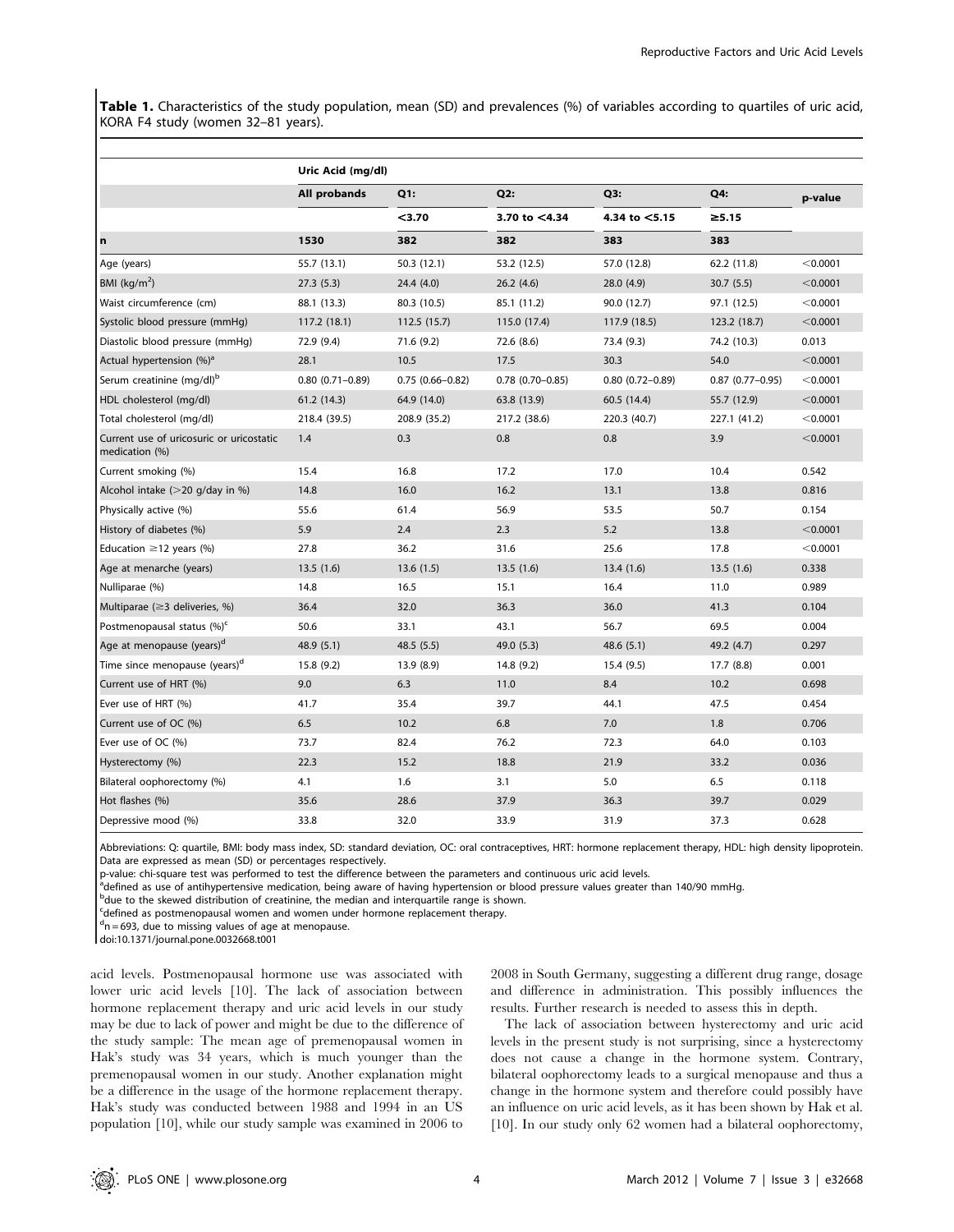Table 2. Mean uric acid levels stratified by reproductive parameters, the KORA F4 study (N = 1530).

|                               | Ismean            | CI   |      | Ismean         | <b>CI</b> |      | Ismean        | CI   |      | p-value* |
|-------------------------------|-------------------|------|------|----------------|-----------|------|---------------|------|------|----------|
| Age at menarche               | $<$ 12 years      |      |      | $12-15$ years  |           |      | >15 years     |      |      |          |
|                               | $n = 119$         |      |      | $n = 1250$     |           |      | $n = 161$     |      |      |          |
| Model 1                       | 4.70              | 4,50 | 4.90 | 4.52           | 4.46      | 4.58 | 4.27          | 4.09 | 4.44 | < 0.001  |
| Model 2                       | 4.60              | 4.41 | 4.78 | 4.52           | 4.46      | 4.57 | 4.35          | 4.19 | 4.51 | 0.033    |
| Model 3                       | 4.58              | 4.41 | 4.75 | 4.52           | 4.46      | 4.57 | 4.36          | 4.21 | 4.51 | 0.036    |
| <b>Parity</b>                 | <b>Nulliparae</b> |      |      | 1-2 deliveries |           |      | >2 deliveries |      |      |          |
|                               | $n = 226$         |      |      | $n = 747$      |           |      | $n = 557$     |      |      |          |
| Model 1                       | 4.44              | 4.30 | 4.59 | 4.50           | 4.42      | 4.58 | 4.53          | 4.44 | 4.63 | 0.188    |
| Model 2                       | 4.51              | 4.38 | 4.65 | 4.51           | 4.44      | 4.58 | 4.49          | 4.41 | 4.58 | 0.946    |
| Model 3                       | 4.52              | 4.39 | 4.64 | 4.50           | 4.43      | 4.57 | 4.51          | 4.43 | 4.59 | 0.872    |
| <b>Postmenopausal status</b>  | Yes               |      |      | <b>No</b>      |           |      |               |      |      |          |
|                               | $n = 959$         |      |      | $n = 571$      |           |      |               |      |      |          |
| Model 1                       | 4.61              | 4.52 | 4.70 | 4.33           | 4.20      | 4.46 |               |      |      | 0.003    |
| Model 2                       | 4.59              | 4.51 | 4.67 | 4.36           | 4.25      | 4.48 |               |      |      | 0.011    |
| Model 3                       | 4.60              | 4.52 | 4.68 | 4.34           | 4.23      | 4.46 |               |      |      | 0.002    |
| <b>Current use of HRT</b>     | Yes               |      |      | No             |           |      |               |      |      |          |
|                               | $n = 137$         |      |      | $n = 1393$     |           |      |               |      |      |          |
| Model 1                       | 4.47              | 4.29 | 4.66 | 4.51           | 4.45      | 4.57 |               |      |      | 0.729    |
| Model 2                       | 4.55              | 4.37 | 4.72 | 4.50           | 4.45      | 4.55 |               |      |      | 0.626    |
| Model 3                       | 4.58              | 4.42 | 4.75 | 4.50           | 4.45      | 4.55 |               |      |      | 0.318    |
| Ever use of HRT               | <b>Yes</b>        |      |      | No             |           |      |               |      |      |          |
|                               | $n = 638$         |      |      | $n = 892$      |           |      |               |      |      |          |
| Model 1                       | 4.45              | 4.36 | 4.54 | 4.54           | 4.47      | 4.62 |               |      |      | 0.122    |
| Model 2                       | 4.49              | 4.41 | 4.57 | 4.51           | 4.45      | 4.58 |               |      |      | 0.661    |
| Model 3                       | 4.51              | 4.43 | 4.59 | 4.50           | 4.43      | 4.56 |               |      |      | 0.815    |
| <b>Current use of OC</b>      | Yes               |      |      | No             |           |      |               |      |      |          |
|                               | $n = 99$          |      |      | $n = 1431$     |           |      |               |      |      |          |
| Model 1                       | 4.41              | 4.19 | 4.64 | 4.51           | 4.45      | 4.57 |               |      |      | 0.419    |
| Model 2                       | 4.46              | 4.25 | 4.67 | 4.51           | 4.45      | 4.56 |               |      |      | 0.674    |
| Model 3                       | 4.40              | 4.20 | 4.60 | 4.51           | 4.46      | 4.56 |               |      |      | 0.293    |
| Ever use of OC                | Yes               |      |      | <b>No</b>      |           |      |               |      |      |          |
|                               | $n = 1128$        |      |      | $n = 402$      |           |      |               |      |      |          |
| Model 1                       | 4.52              | 4.46 | 4.59 | 4.45           | 4.33      | 4.58 |               |      |      | 0.360    |
| Model 2                       | 4.54              | 4.48 | 4.61 | 4.40           | 4.28      | 4.51 |               |      |      | 0.033    |
| Model 3                       | 4.55              | 4.49 | 4.61 | 4.38           | 4.27      | 4.48 |               |      |      | 0.009    |
| <b>Hysterectomy</b>           | Yes               |      |      | No             |           |      |               |      |      |          |
|                               | $n = 341$         |      |      | $n = 1189$     |           |      |               |      |      |          |
| Model 1                       | 4.61              | 4.49 | 4.73 | 4.47           | 4.41      | 4.54 |               |      |      | 0.060    |
| Model 2                       | 4.55              | 4.43 | 4.66 | 4.49           | 4.43      | 4.55 |               |      |      | 0.428    |
| Model 3                       | 4.55              | 4.45 | 4.66 | 4.49           | 4.44      | 4.55 |               |      |      | 0.154    |
| <b>Bilateral oophorectomy</b> | Yes               |      |      | No             |           |      |               |      |      |          |
|                               | $n = 62$          |      |      | $n = 1468$     |           |      |               |      |      |          |
| Model 1                       | 4.68              | 4.40 | 4.95 | 4.50           | 4.44      | 4.55 |               |      |      | 0.223    |
| Model 2                       | 4.60              | 4.35 | 4.86 | 4.50           | 4.45      | 4.55 |               |      |      | 0.443    |
| Model 3                       | 4.65              | 4.41 | 4.89 | 4.50           | 4.45      | 4.55 |               |      |      | 0.230    |
| <b>Hot flashes</b>            | Yes               |      |      | No             |           |      |               |      |      |          |
|                               | $n = 545$         |      |      | $n = 985$      |           |      |               |      |      |          |
| Model 1                       | 4.58              | 4.49 | 4.68 | 4.46           | 4.39      | 4.53 |               |      |      | 0.038    |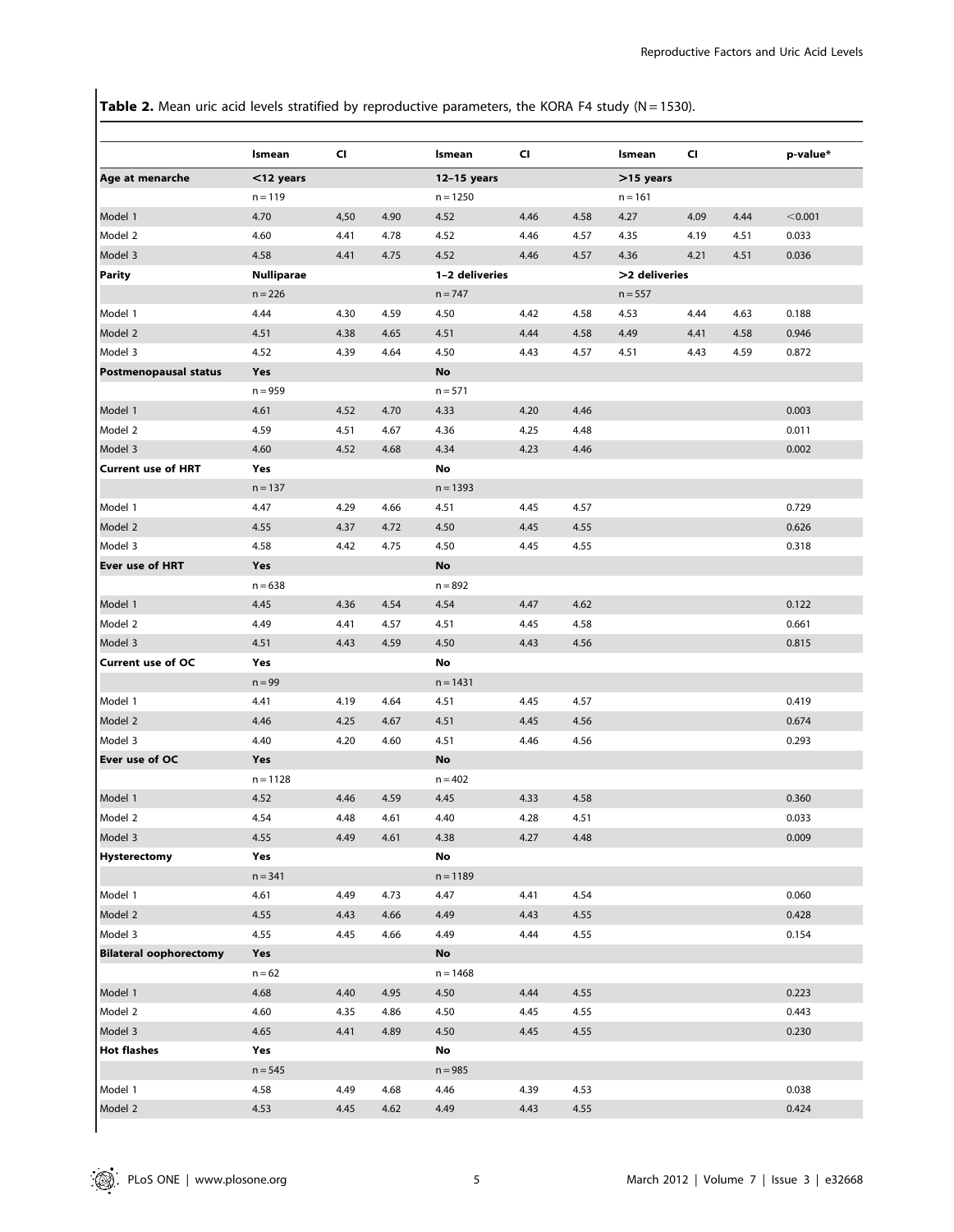#### Table 2. Cont.

|                        | Ismean    | <b>CI</b> |      | Ismean     | <b>CI</b> |      | <b>Ismean</b> | <b>CI</b> | p-value* |
|------------------------|-----------|-----------|------|------------|-----------|------|---------------|-----------|----------|
| Model 3                | 4.56      | 4.48      | 4.64 | 4.48       | 4.42      | 4.54 |               |           | 0.126    |
| <b>Depressive mood</b> | Yes       |           |      | No         |           |      |               |           |          |
|                        | $n = 517$ |           |      | $n = 1013$ |           |      |               |           |          |
| Model 1                | 4.50      | 4.40      | 4.60 | 4.51       | 4.44      | 4.58 |               |           | 0.904    |
| Model 2                | 4.50      | 4.41      | 4.59 | 4.51       | 4.45      | 4.57 |               |           | 0.839    |
| Model 3                | 4.51      | 4.43      | 4.59 | 4.50       | 4.44      | 4.56 |               |           | 0.907    |

Abbreviations: CI: Confidence Interval, BMI: Body mass index, lsmean: least square mean.

\*the p-values (linear model) are reported for age at menarche and parity as continuous variable.

Model 1: adjusted for age (in years).

Model 2: adjusted for age (in years) and BMI (kg/m<sup>2</sup>).

Model 3: adjusted for age (in years), BMI (kg/m<sup>2</sup>), serum creatinine (mg/dl), current use of uricosuric or uricostatic medication (yes/no), alcohol consumption (>20 g/d in %), current hypertension (yes/no), HDL cholesterol (mg/dl), total cholesterol (mg/dl), history of diabetes (yes/no) and education (years). doi:10.1371/journal.pone.0032668.t002

and some of them were already postmenopausal at the time of

surgery, possibly explaining the lack of association. Hot flashes and menopausal induced depressive mood were not associated with uric acid levels in our study. Only in the ageadjusted model of the whole population there seemed to be a slight association between hot flashes and uric acid levels, which needs to be assessed in further studies. After adjustment for BMI, this association was lost. Obesity has been described to be associated

with fewer hot flashes [29]. One theory to explain this is that it is due to relatively elevated estrogen levels through the aromatization of estrogen in body fat. BMI is highly associated with uric acid levels [11,16]. So if there is an effect, our data suggest that it is probably only a small one and other regulations are more dominant. The underlying physiology and risk factors for hot flashes have not been examined extensively and most is not known. So far, there is a lack of other studies investigating the

Table 3. Mean uric acid levels stratified by reproductive parameters in premenopausal women, the KORA F4 study (total n = 571).

|                          | Ismean            | <b>CI</b> |      | Ismean         | <b>CI</b> |      | Ismean        | <b>CI</b> |      | p-value* |
|--------------------------|-------------------|-----------|------|----------------|-----------|------|---------------|-----------|------|----------|
| Age at menarche          | $<$ 12 years      |           |      | $12-15$ years  |           |      | $>15$ years   |           |      |          |
|                          | $n = 48$          |           |      | $n = 488$      |           |      | $n = 35$      |           |      |          |
| Model 1                  | 4.29              | 4.05      | 4.54 | 4.03           | 3.95      | 4.10 | 3.93          | 3.64      | 4.22 | 0.002    |
| Model 2                  | 4.15              | 3.93      | 4.38 | 4.03           | 3.96      | 4.10 | 4.01          | 3.74      | 4.27 | 0.048    |
| Model 3                  | 4.12              | 3.90      | 4.34 | 4.04           | 3.97      | 4.11 | 4.01          | 3.75      | 4.27 | 0.083    |
| Parity                   | <b>Nulliparae</b> |           |      | 1-2 deliveries |           |      | >2 deliveries |           |      |          |
|                          | $n = 110$         |           |      | $n = 283$      |           |      | $n = 178$     |           |      |          |
| Model 1                  | 4.04              | 3.88      | 4.21 | 4.04           | 3.94      | 4.14 | 4.04          | 3.91      | 4.17 | 0.814    |
| Model 2                  | 4.05              | 3.89      | 4.20 | 4.04           | 3.95      | 4.14 | 4.04          | 3.92      | 4.16 | 0.971    |
| Model 3                  | 4.05              | 3.90      | 4.20 | 4.04           | 3.94      | 4.13 | 4.05          | 3.93      | 4.16 | 0.977    |
| <b>Current use of OC</b> | Yes               |           |      | <b>No</b>      |           |      |               |           |      |          |
|                          | $n = 99$          |           |      | $n = 472$      |           |      |               |           |      |          |
| Model 1                  | 4.00              | 3.83      | 4.18 | 4.05           | 3.97      | 4.13 |               |           |      | 0.616    |
| Model 2                  | 4.03              | 3.87      | 4.19 | 4.05           | 3.97      | 4.12 |               |           |      | 0.834    |
| Model 3                  | 4.00              | 3.84      | 4.16 | 4.05           | 3.98      | 4.12 |               |           |      | 0.607    |
| Ever use of OC           | Yes               |           |      | No             |           |      |               |           |      |          |
|                          | $n = 533$         |           |      | $n = 38$       |           |      |               |           |      |          |
| Model 1                  | 4.04              | 3.97      | 4.12 | 4.04           | 3.76      | 4.32 |               |           |      | 0.989    |
| Model 2                  | 4.05              | 3.98      | 4.11 | 3.99           | 3.74      | 4.25 |               |           |      | 0.688    |
| Model 3                  | 4.04              | 3.98      | 4.11 | 4.03           | 3.78      | 4.28 |               |           |      | 0.931    |

Abbreviations: CI: Confidence Interval, BMI: Body mass index, lsmean: least square means.

\*the p-values (linear model) are reported for age at menarche and parity as continuous variable.

Model 1: adjusted for age (in years).

Model 2: adjusted for age (in years) and BMI (kg/m<sup>2</sup>).

Model 3: adjusted for age (in years), BMI (kg/m<sup>2</sup>), serum creatinine (mg/dl), current use of uricosuric or uricostatic medication (yes/no), alcohol consumption (>20 g/d in %), current hypertension (yes/no), HDL cholesterol (mg/dl), total cholesterol (mg/dl), history of diabetes (yes/no) and education (years).

doi:10.1371/journal.pone.0032668.t003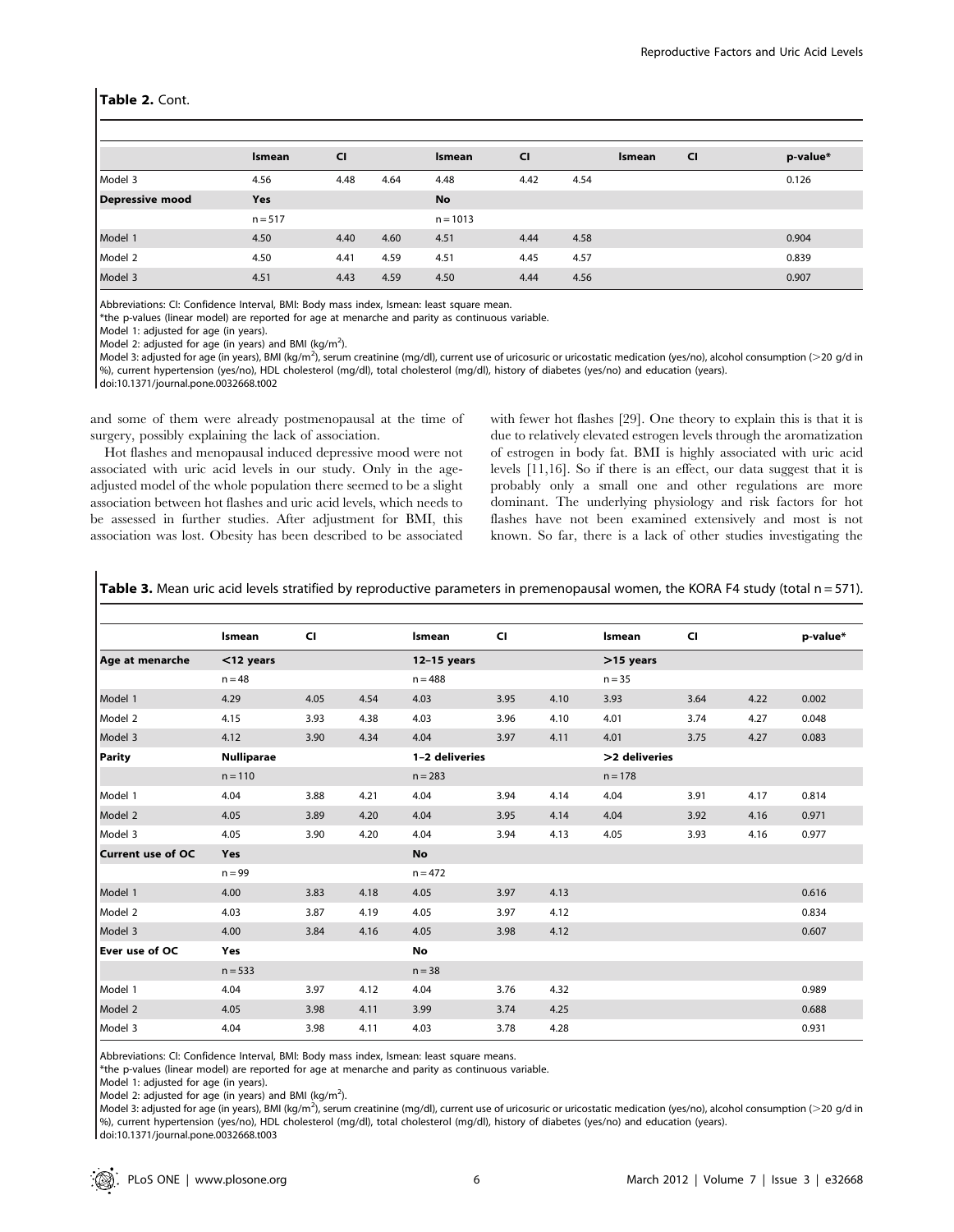Table 4. Reproductive parameters and uric acid levels in postmenopausal women, including women currently under hormone replacement therapy, the KORA F4 study (n = 959).

|                                   | Ismean            | CI   |      | Ismean          | <b>CI</b> |      | Ismean        | <b>CI</b> |      | p-value* |
|-----------------------------------|-------------------|------|------|-----------------|-----------|------|---------------|-----------|------|----------|
| Age at menarche                   | $<$ 12 years      |      |      | $12-15$ years   |           |      | >15 years     |           |      |          |
|                                   | $n = 71$          |      |      | $n = 762$       |           |      | $n = 126$     |           |      |          |
| Model 1                           | 4.92              | 4.64 | 5.20 | 4.81            | 4.73      | 4.90 | 4.50          | 4.29      | 4.72 | 0.017    |
| Model 2                           | 4.86              | 4.60 | 5.12 | 4.80            | 4.72      | 4.88 | 4.59          | 4.39      | 4.79 | 0.178    |
| Model 3                           | 4.82              | 4.57 | 5.07 | 4.80            | 4.73      | 4.88 | 4.61          | 4.43      | 4.80 | 0.254    |
| <b>Parity</b>                     | <b>Nulliparae</b> |      |      | 1-2 deliveries  |           |      | >2 deliveries |           |      |          |
|                                   | $n = 116$         |      |      | $n = 464$       |           |      | $n = 379$     |           |      |          |
| Model 1                           | 4.64              | 4.42 | 4.86 | 4.77            | 4.66      | 4.88 | 4.83          | 4.71      | 4.96 | 0.142    |
| Model 2                           | 4.79              | 4.58 | 4.99 | 4.78            | 4.68      | 4.89 | 4.78          | 4.66      | 4.89 | 0.975    |
| Model 3                           | 4.80              | 4.61 | 5.00 | 4.77            | 4.68      | 4.87 | 4.78          | 4.68      | 4.89 | 0.801    |
| <b>Current use of HRT</b>         | <b>Yes</b>        |      |      | No              |           |      |               |           |      |          |
|                                   | $n = 137$         |      |      | $n = 822$       |           |      |               |           |      |          |
| Model 1                           | 4.69              | 4.48 | 4.90 | 4.80            | 4.71      | 4.88 |               |           |      | 0.355    |
| Model 2                           | 4.78              | 4.59 | 4.97 | 4.78            | 4.70      | 4.86 |               |           |      | 0.979    |
| Model 3                           | 4.81              | 4.63 | 4.99 | 4.78            | 4.70      | 4.85 |               |           |      | 0.730    |
| Ever use of HRT                   | Yes               |      |      | No              |           |      |               |           |      |          |
|                                   | $n = 551$         |      |      | $n = 408$       |           |      |               |           |      |          |
| Model 1                           | 4.70              | 4.60 | 4.81 | 4.88            | 4.76      | 5.00 |               |           |      | 0.026    |
| Model 2                           | 4.74              | 4.65 | 4.84 | 4.83            | 4.72      | 4.94 |               |           |      | 0.238    |
| Model 3                           | 4.77              | 4.68 | 4.85 | 4.80            | 4.70      | 4.90 |               |           |      | 0.648    |
| Ever use of OC                    | Yes               |      |      | No              |           |      |               |           |      |          |
|                                   | $n = 595$         |      |      | $n = 364$       |           |      |               |           |      |          |
| Model 1                           | 4.81              | 4.71 | 4.91 | 4.73            | 4.59      | 4.86 |               |           |      | 0.370    |
| Model 2                           | 4.85              | 4.75 | 4.94 | 4.67            | 4.54      | 4.79 |               |           |      | 0.034    |
| Model 3                           | 4.86              | 4.77 | 4.94 | 4.66            | 4.54      | 4.78 |               |           |      | 0.014    |
| Age at menopause <sup>a</sup>     | $<$ 50 years      |      |      | $\geq$ 50 years |           |      |               |           |      |          |
|                                   | $n = 333$         |      |      | $n = 360$       |           |      |               |           |      |          |
| Model 1                           | 4.83              | 4.70 | 4.96 | 4.85            | 4.72      | 4.98 |               |           |      | 0.814    |
| Model 2                           | 4.80              | 4.68 | 4.93 | 4.88            | 4.76      | 5.00 |               |           |      | 0.404    |
| Model 3                           | 4.82              | 4.70 | 4.94 | 4.86            | 4.75      | 4.98 |               |           |      | 0.593    |
| Time since menopause <sup>a</sup> | $\leq$ 16 years   |      |      | >16 years       |           |      |               |           |      |          |
|                                   | $n = 370$         |      |      | $n = 323$       |           |      |               |           |      |          |
| Model 1                           | 4.87              | 4.69 | 5.04 | 4.82            | 4.66      | 4.98 |               |           |      | 0.760    |
| Model 2                           | 4.87              | 4.72 | 5.02 | 4.81            | 4.65      | 4.97 |               |           |      | 0.645    |
| Model 3                           | 4.81              | 4.65 | 4.96 | 4.87            | 4.73      | 5.01 |               |           |      | 0.584    |
| Hysterectomy                      | Yes               |      |      | No              |           |      |               |           |      |          |
|                                   | $n = 341$         |      |      | $n = 618$       |           |      |               |           |      |          |
| Model 1                           | 4.83              | 4.70 | 4.96 | 4.75            | 4.66      | 4.85 |               |           |      | 0.326    |
| Model 2                           | 4.78              | 4.66 | 4.90 | 4.78            | 4.69      | 4.87 |               |           |      | 0.979    |
| Model 3                           | 4.78              | 4.67 | 4.89 | 4.78            | 4.70      | 4.86 |               |           |      | 0.992    |
| <b>Bilateral oophorectomy</b>     | Yes               |      |      | $\mathsf{No}$   |           |      |               |           |      |          |
|                                   | $n = 62$          |      |      | $n = 897$       |           |      |               |           |      |          |
| Model 1                           | 4.93              | 4.62 | 5.23 | 4.77            | 4.69      | 4.85 |               |           |      | 0.334    |
| Model 2                           | 4.85              | 4.57 | 5.14 | 4.78            | 4.70      | 4.85 |               |           |      | 0.600    |
| Model 3                           | 4.91              | 4.65 | 5.18 | 4.77            | 4.70      | 4.84 |               |           |      | 0.310    |
| <b>Hot flashes</b>                | Yes               |      |      | No              |           |      |               |           |      |          |
|                                   | $n = 418$         |      |      | $n = 541$       |           |      |               |           |      |          |
|                                   |                   |      |      |                 |           | 4.84 |               |           |      |          |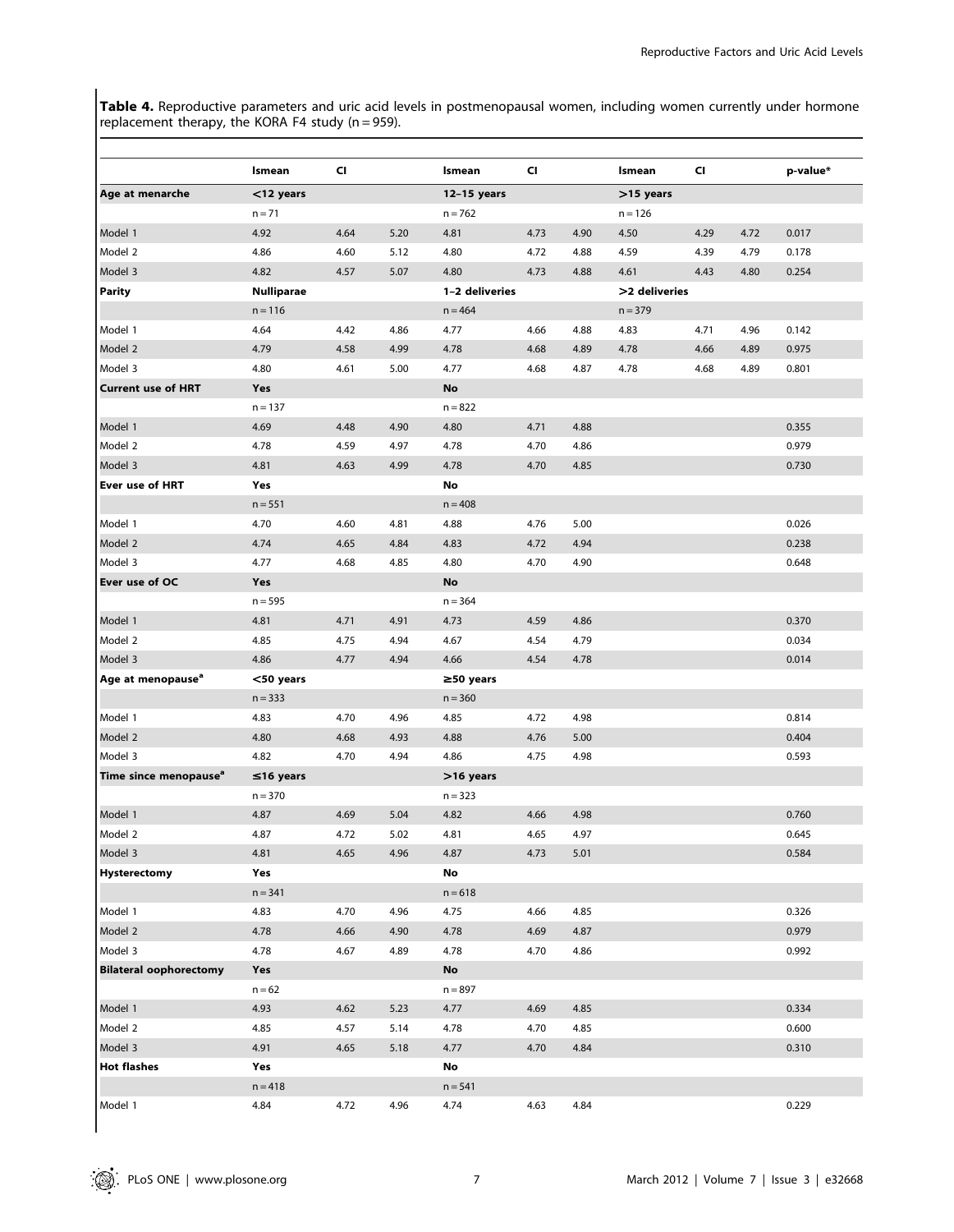#### Table 4. Cont.

|                        | <b>Ismean</b> | <b>CI</b> |      | <b>Ismean</b> | CI   |      | <b>Ismean</b> | <b>CI</b> | p-value* |
|------------------------|---------------|-----------|------|---------------|------|------|---------------|-----------|----------|
| Model 2                | 4.80          | 4.68      | 4.91 | 4.77          | 4.67 | 4.87 |               |           | 0.752    |
| Model 3                | 4.80          | 4.70      | 4.91 | 4.76          | 4.67 | 4.85 |               |           | 0.569    |
| <b>Depressive mood</b> | Yes           |           |      | No            |      |      |               |           |          |
|                        | $n = 351$     |           |      | $n = 608$     |      |      |               |           |          |
| Model 1                | 4.76          | 4.63      | 4.88 | 4.80          | 4.70 | 4.89 |               |           | 0.635    |
| Model 2                | 4.75          | 4.63      | 4.87 | 4.80          | 4.71 | 4.89 |               |           | 0.514    |
| Model 3                | 4.76          | 4.65      | 4.87 | 4.79          | 4.71 | 4.88 |               |           | 0.684    |

Abbreviations: CI: Confidence Interval, BMI: Body mass index, lsmean: least square means.

\*the p-values (linear model) are reported for age at menarche and parity as continuous variable.

Model 1: adjusted for age (in years).

Model 2: adjusted for age (in years) and BMI (kg/m<sup>2</sup>).

Model 3: adjusted for age (in years), BMI (kg/m<sup>2</sup>), serum creatinine (mg/dl), current use of uricosuric or uricostatic medication (yes/no), alcohol consumption (>20 g/d in %), current hypertension (yes/no), HDL cholesterol (mg/dl), total cholesterol (mg/dl), history of diabetes (yes/no) and education (years).

 $a<sup>a</sup>n = 693$ , due to missing values of age at menopause.

doi:10.1371/journal.pone.0032668.t004

association of hot flashes and symptoms during menopausal transition with uric acid levels.

### Strength and limitations

The cross-sectional design of the study represents a limitation, implicating that cause and effect relationships cannot be discerned. Furthermore, although we adjusted for a variety of important confounding variables, residual confounding cannot entirely be excluded. Since diet has an impact on uric acid levels it is a further limitation of our study that we could not adjust for dietary habits except for alcohol intake. Recall bias is another limitation. However, retrospective assessment of reproductive variables like age at menarche [30] and age at menopause [31] has been shown to be reliable and valid. Some reproductive factors in this study were defined fairly broad, like ever use of oral contraceptives or ever use of hormone replacement therapy, without adjustment for the timing or duration of the intake. Only asking for the presence of hot flashes and not taking into consideration the amount, severity and duration might as well lead to an underestimation of an association with uric acid levels.

The strengths of the study are the large number of females randomly drawn from the general population, and the availability of data on lifestyle and multiple risk factors, which were measured according to a standardized protocol.

Another limitation is the multiple testing situation. Since all our explaining variables are reproductive parameters which are somehow correlated with each other, simple correction of p-values would have been too conservative. We are aware, however, that in this situation our results can only be seen as explorative, showing a tendency, which have to be reproduced in bigger studies.

#### References

- 1. Bhole V, de Vera M, Rahman MM, Krishnan E, Choi H (2010) Epidemiology of gout in women: Fifty-two-year followup of a prospective cohort. Arthritis Rheum 62: 1069–1076.
- 2. Chen JH, Yeh WT, Chuang SY, Wu YY, Pan WH (2012) Gender-specific risk factors for incident gout: a prospective cohort study. Clin Rheumatol 31: 239–245.
- 3. Lee HJ, Park HT, Cho GJ, Yi KW, Ahn KH, et al. (2011) Relationship between uric acid and metabolic syndrome according to menopausal status. Gynecol Endocrinol 27: 406–411.
- 4. Li Q, Yang Z, Lu B, Wen J, Ye Z, et al. (2011) Serum uric acid level and its association with metabolic syndrome and carotid atherosclerosis in patients with type 2 diabetes. Cardiovasc Diabetol 10: 72.

#### Conclusion and Implication

Earlier age at menarche, postmenopausal status and a history of oral contraceptive use in postmenopausal women was associated with higher uric acid levels. Other reproductive factors, including parity, current or ever use of hormone replacement therapy, current use of oral contraceptives, hysterectomy, bilateral oophorectomy, hot flashes or depressive mood in relation to menopausal transition were not associated with uric acid levels.

Further studies, in particular prospective studies are needed to investigate the influence of reproductive parameters on serum levels of uric acid and finally on the manifestation of chronic diseases.

# Acknowledgments

We thank all the study participants, all members of staff of the former Institute of Epidemiology and the field staff in Augsburg who planned and conducted the study.

The KORA study group consists of H.-E. Wichmann (speaker), R. Holle, J. John, T. Illig, C. Meisinger, A. Peters, and their coworkers, who are responsible for the design and conduct of the KORA studies

#### Author Contributions

Conceived and designed the experiments: DS AD CM. Performed the experiments: DS AD CM. Analyzed the data: DS AD CM. Contributed reagents/materials/analysis tools: DS AD BT MH PB CM. Wrote the paper: DS. Reviewed and edited the manuscript and approved of the final version: DS AD BT MH PB CM.

- 5. Lin KC, Tsai ST, Lin HY, Chou P (2004) Different progressions of hyperglycemia and diabetes among hyperuricemic men and women in the kinmen study. J Rheumatol 31: 1159–1165.
- 6. Gaffo AL, Edwards NL, Saag KG (2009) Gout. Hyperuricemia and cardiovascular disease: how strong is the evidence for a causal link? Arthritis Res Ther 11: 240.
- Meisinger C, Koenig W, Baumert J, Döring A (2008) Uric acid levels are associated with all-cause and cardiovascular disease mortality independent of systemic inflammation in men from the general population: the MONICA/KORA cohort study. Arterioscler Thromb Vasc Biol 28: 1186– 1192.